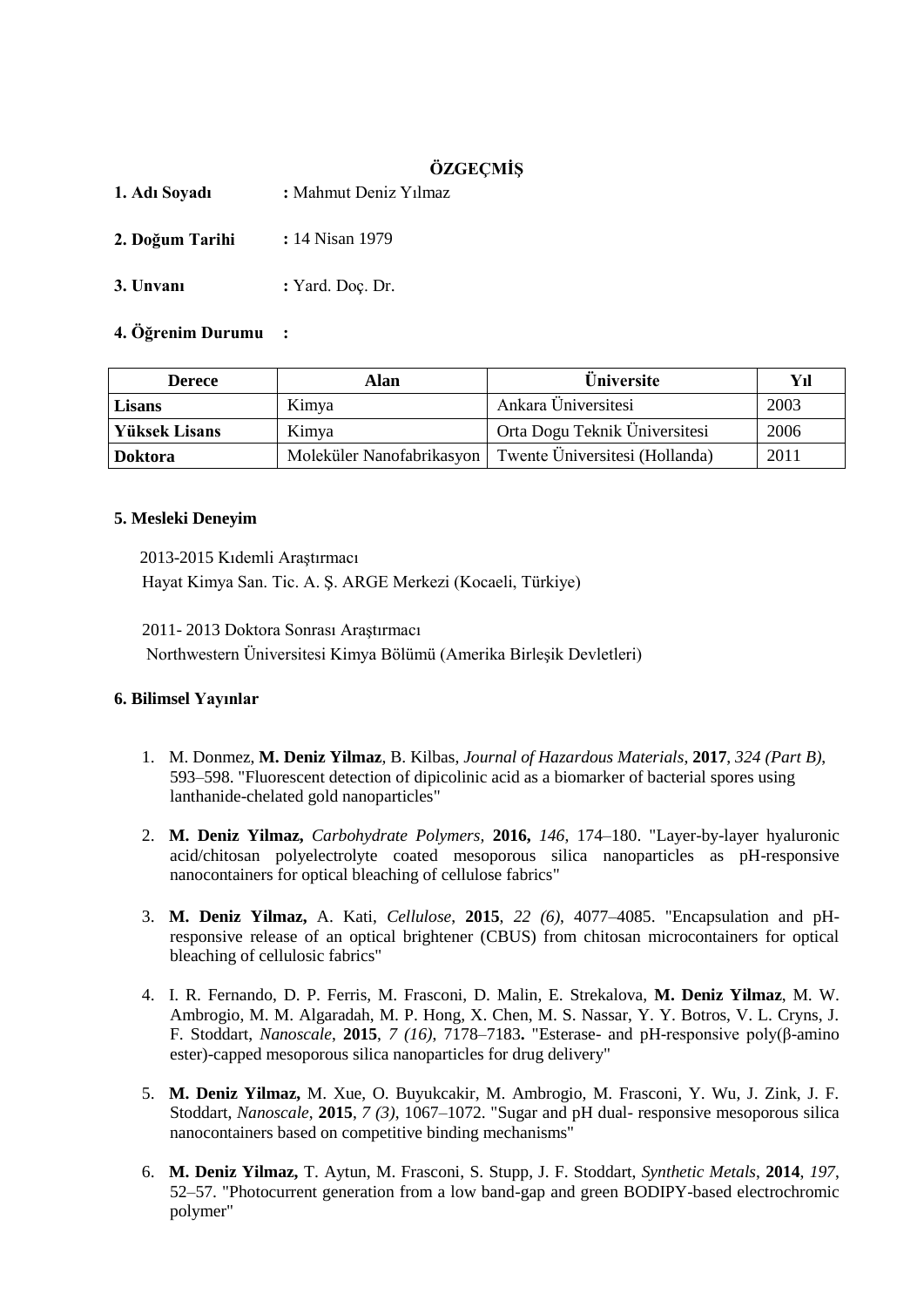- 7. M. W. Ambrogio, M. Frasconi, **M. Deniz Yilmaz**, X. Chen, *Langmuir,* **2013**, *29 (49)*, 15386– 15393. "New methods for improved characterization of silica nanoparticle-based drug delivery systems"
- 8. D. Ataç, T. Gang, **M. Deniz Yilmaz**, S. K. Bose, A. T. M. Lenferink, C. Otto, M. P. de Jong, J. Huskens, W. G. van der Wiel, *Nanotechnology*, **2013**, *24 (37)*, 375204/1-375204/8. "Tuning the kondo effect in thin Au films by depositing a thin layer of Au on molecular spin-dopants"
- 9. H. Usta, **M. Deniz Yilmaz**, A. J. Avestro, D. Boudinet, M. Denti, J. F. Stoddart, A. Facchetti, *Advanced Materials*, **2013**, *25 (31)*, 4327–4334. "BODIPY-Thiophene copolymers as p-channel semiconductors for the organic contractors organic contractors organic contractors organic contractors organic thin-film transistors"
- 10. S. H. Hsu, **M. Deniz Yilmaz,** D. N. Reinhoudt, A. H. Velders, J. Huskens, *Angewandte Chemie International Edition,* **2013**, *52 (2)*, 714–719. "Nonlinear amplification of a supramolecular complex at a multivalent interface"
- 11. **M. Deniz Yilmaz,** J. Huskens, *Soft Matter*, **2012**, *8 (47)*, 11768–11780. "Orthogonal supramolecular interaction motifs for functional monolayer architectures"
- 12. T. Gang, **M. Deniz Yilmaz**, D. Ataç, S.K. Bose, E. Strambini, A.H. Velders, M.P. de Jong, J. Huskens, W.G. van der Wiel, *Nature Nanotechnology*, **2012**, *7 (4)*, 232–236. "Tunable molecular spin doping of a metal"
- 13. B. [Eker,](http://apps.webofknowledge.com/OneClickSearch.do?product=WOS&search_mode=OneClickSearch&colName=WOS&SID=3AC7cMPe8e5HLKOnL7d&field=AU&value=Eker,%20B) **M. Deniz [Yilmaz,](http://apps.webofknowledge.com/OneClickSearch.do?product=WOS&search_mode=OneClickSearch&colName=WOS&SID=3AC7cMPe8e5HLKOnL7d&field=AU&value=Yilmaz,%20MD)** S. [Schlautmann,](http://apps.webofknowledge.com/OneClickSearch.do?product=WOS&search_mode=OneClickSearch&colName=WOS&SID=3AC7cMPe8e5HLKOnL7d&field=AU&value=Schlautmann,%20S) J. G. E. [Gardeniers,](http://apps.webofknowledge.com/OneClickSearch.do?product=WOS&search_mode=OneClickSearch&colName=WOS&SID=3AC7cMPe8e5HLKOnL7d&field=AU&value=Gardeniers,%20JGE) J. [Huskens,](http://apps.webofknowledge.com/OneClickSearch.do?product=WOS&search_mode=OneClickSearch&colName=WOS&SID=3AC7cMPe8e5HLKOnL7d&field=AU&value=Huskens,%20J) *International Journal of Molecular Science,* **2011**, *12 (11)*, 7335–7351. ["A supramolecular sensing platform for](javascript:openGatewayLink()  [phosphate anions and an anthrax biomarker in a microfluidic device"](javascript:openGatewayLink()
- 14. O. [Yildirim,](http://apps.webofknowledge.com/OneClickSearch.do?product=WOS&search_mode=OneClickSearch&colName=WOS&SID=3AC7cMPe8e5HLKOnL7d&field=AU&value=Yildirim,%20O) **M. Deniz [Yilmaz,](http://apps.webofknowledge.com/OneClickSearch.do?product=WOS&search_mode=OneClickSearch&colName=WOS&SID=3AC7cMPe8e5HLKOnL7d&field=AU&value=Yilmaz,%20MD)** D. N. [Reinhoudt,](http://apps.webofknowledge.com/OneClickSearch.do?product=WOS&search_mode=OneClickSearch&colName=WOS&SID=3AC7cMPe8e5HLKOnL7d&field=AU&value=Reinhoudt,%20DN&cacheurlFromRightClick=no) D. H. A. [Blank,](http://apps.webofknowledge.com/OneClickSearch.do?product=WOS&search_mode=OneClickSearch&colName=WOS&SID=3AC7cMPe8e5HLKOnL7d&field=AU&value=Blank,%20DHA) G. [Rijnders,](http://apps.webofknowledge.com/OneClickSearch.do?product=WOS&search_mode=OneClickSearch&colName=WOS&SID=3AC7cMPe8e5HLKOnL7d&field=AU&value=Rijnders,%20G) J. [Huskens,](http://apps.webofknowledge.com/OneClickSearch.do?product=WOS&search_mode=OneClickSearch&colName=WOS&SID=3AC7cMPe8e5HLKOnL7d&field=AU&value=Huskens,%20J) *Langmuir*, **2011**, *27 (16)*, 9890–9894. ["Electrochemical stability of self-assembled](javascript:openGatewayLink()  [alkylphosphate monolayers on conducting metal oxides"](javascript:openGatewayLink()
- 15. A. [Gomez-Casado,](http://apps.webofknowledge.com/DaisyOneClickSearch.do?product=WOS&search_mode=DaisyOneClickSearch&colName=WOS&SID=3AC7cMPe8e5HLKOnL7d&author_name=Gomez-Casado,%20A&dais_id=16088033) H. [Dam,](http://apps.webofknowledge.com/OneClickSearch.do?product=WOS&search_mode=OneClickSearch&colName=WOS&SID=3AC7cMPe8e5HLKOnL7d&field=AU&value=Dam,%20HH) **M. Deniz Yilmaz**, D. Florea, P. [Jonkheijm,](http://apps.webofknowledge.com/OneClickSearch.do?product=WOS&search_mode=OneClickSearch&colName=WOS&SID=3AC7cMPe8e5HLKOnL7d&field=AU&value=Jonkheijm,%20P) J. [Huskens,](http://apps.webofknowledge.com/DaisyOneClickSearch.do?product=WOS&search_mode=DaisyOneClickSearch&colName=WOS&SID=3AC7cMPe8e5HLKOnL7d&author_name=Huskens,%20J&dais_id=12051229) *Journal of the American Chemical Society*, **2011**, *133 (28)*, 10849–10857. "Probing multivalent interactions in a synthetic host-guest complex by dynamic force spectroscopy"
- 16. W. P. Voorthuijzen, **M. Deniz Yilmaz,** W. Naber, J. Huskens, Wilfred Van der Wiel, *Advanced Materials*, **2011**, *23 (11)*, 1346–1350. "Local doping of silicon using nanoimprint lithography and molecular monolayers"
- 17. W. P. Voorthuijzen, **M. Deniz Yilmaz**, A. Gomez-Casado, P. Jonkheijm, W. G. van der Wiel, J. Huskens, *Langmuir*, **2010**, *26 (17)*, 14210–14215. "Direct patterning of covalent organic monolayers on silicon using nanoimprint lithography"
- 18. **M. Deniz Yilmaz**, S.H. Hsu, D. N. Reinhoudt, A. H. Velders, J. Huskens, *Angewandte Chemie International Edition,* **2010,** *49 (34)*, 5938–5941. (highlighted into news of University of Twente "UT researchers develop anthrax sensor" 16-08-2010). "Ratiometric fluorescent detection of an anthrax biomarker at molecular printboards"
- 19. O. A. Bozdemir, **M. Deniz Yilmaz**, O. Buyukcakir, A. Siemiarczuk, M. Tutas, E. U. Akkaya, *New Journal of Chemistry*, **2010**, *34 (1)*, 151–155. "Convergent synthesis and light harvesting properties of dendritic boradiazaindacene (BODIPY) appended perylenediimide dyes"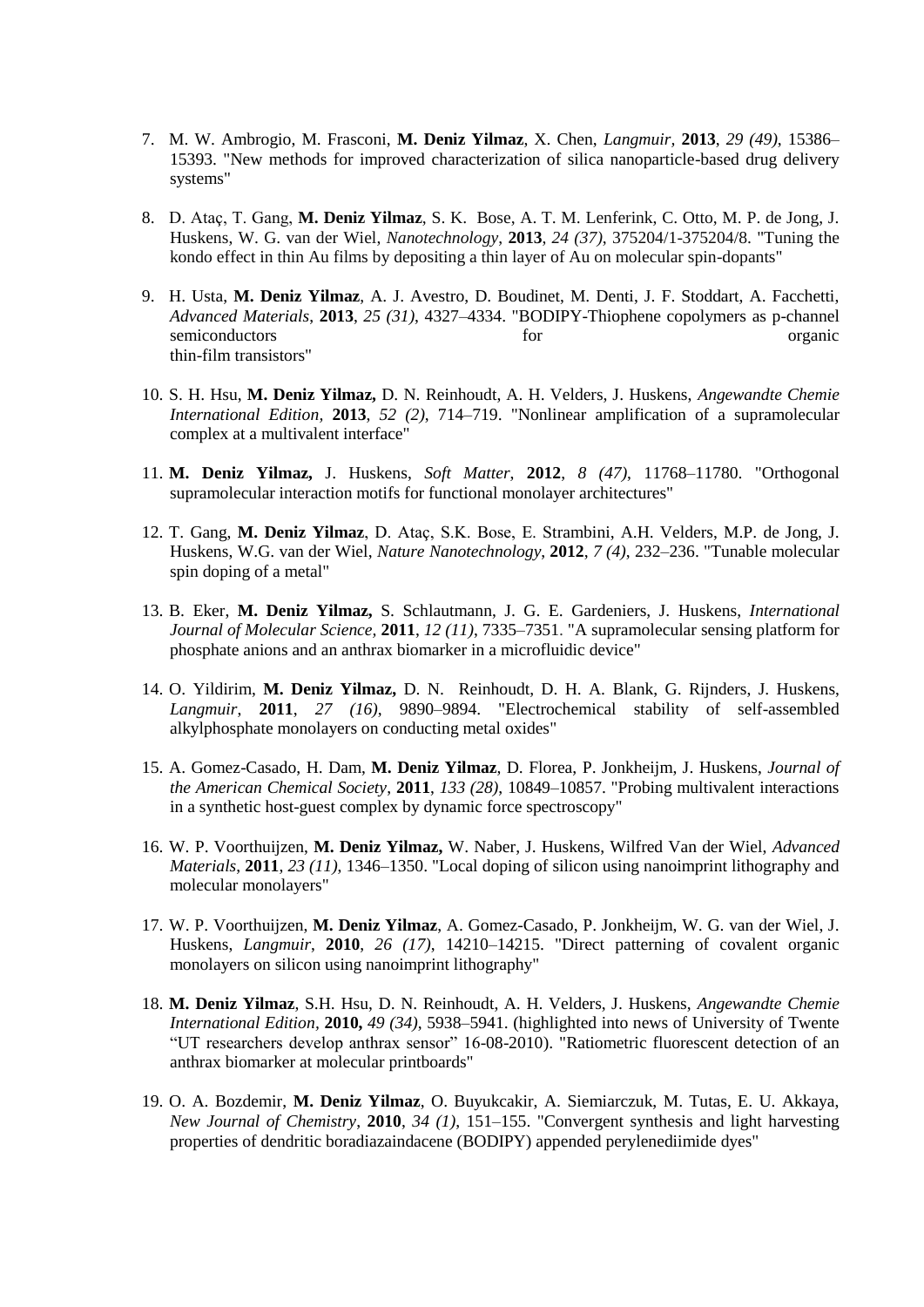- 20. X. Y. Ling, I. Y. Phang, C. Acikgoz, **M. Deniz Yilmaz**, M. A. Hempenius, G. J. Vancso, J. Huskens, *Angewandte Chemie International Edition*, **2009**, *48 (41)*, 7677–7682. (Hot Article). "Janus particles with controllable patchiness and their chemical functionalization and supramolecular assembly"
- 21. S. H. Hsu, **M. Deniz Yilmaz**, C. Blum, V. Subramaniam, D. N. Reinhoudt, A. H. Velders, J. Huskens, *Journal of the American Chemical Society,* **2009**, *131 (35)*, 12567–12569. (highlighted into RSC Chemistry World "Complex shines a light on its own creation" 01-09-2009). "Expression of sensitized  $Eu^{3+}$  luminescence at a multivalent interface"
- 22. G. Barin, **M. Deniz Yilmaz**, E. U. Akkaya, *Tetrahedron Letters*, **2009**, *50 (15)*, 1738–1740. "Boradiazaindacene (Bodipy)-based building blocks for the construction of energy transfer cassettes"
- 23. S. E. Ela, **M. Deniz Yilmaz**, B. Icli, Y. Dede, S. Icli, E. U. Akkaya, *Organic Letters*, **2008**, *10 (15)*, 3299–3302. "A Panchromatic boradiazaindacene (BODIPY) sensitizer for dye-sensitized solar cells"
- 24. Z. Ekmekci, **M. Deniz Yilmaz**, E. U. Akkaya, *Organic Letters*, **2008**, *10 (3)*, 461–464. "A Monostyryl-boradiazaindacene (BODIPY) derivative as colorimetric and fluorescent probe for cyanide ions"
- 25. A. Coskun, **M. Deniz Yilmaz**, E. U. Akkaya, *Organic Letters*, **2007**, *9 (4)*, 607–609. "Bis(2 pyridyl)-Substituted boratriazaindacene as a NIR emitting chemosensor for Hg(II)"
- 26. **M. Deniz Yilmaz**, O. A. Bozdemir, E. U. Akkaya, *Organic Letters*, **2006**, *8 (13)*, 2871–2873. "Light harvesting and efficient energy transfer in a boron-dipyrrin (BODIPY) functionalized perylenediimide derivative"
- 27. A. Coskun, **M. Deniz Yilmaz**, E. U. Akkaya*, Tetrahedron Letters*, **2006**, *47 (22)*, 3689–3691. "Acenaphtopyrrolone-dipicolylamine derivative as selective and sensitive chemosensor for IIB cations"
- 28. S. Beyazyildirim, P. Camurlu, **M. Deniz Yilmaz**, M. Gullu, L. Toppare, *Journal of Electroanalytical Chemistry*, **2006**, *587 (2)*, 235–246. "Synthesis and electrochromic properties of conducting copolymers of dioxocino- and dithiocino-quinoxalines with bithiophene"

# **7. Patentler**

- 1. I. K. Sen, A. K. Mandal, M. Hossain, A. K. Panda, **Mahmut Deniz Yilmaz**, A. Kati, D. C. Bhattacharya, *Indian Patent Office (2016), IN 201631020500* "Carbon nano particle composite and the process of manufacture thereof"
- 2. F. Koc, A. Ergun, **Deniz Yilmaz**, S. Soylemez, *PCT Int. Appl. (2015), WO 2015171090 A1 20151112* "Use of oxidized humic acid its salts and derivatives in cleaning compositions"
- 3. F. Koc, A. Ergun, **Deniz Yilmaz**, S. Soylemez, *PCT Int. Appl. (2015), WO 2015171089 A1 20151112* "Use of oxidized humic acid its salts and derivatives in dishwashing compositions"
- 4. F. Koc, A. Ergun, **Deniz Yilmaz**, S. Soylemez, *PCT Int. Appl. (2015), WO 2015171091 A1 20151112* "Use of oxidized humic acid its salts and derivatives in laundry compositions"
- 5. F. Koc, A. Ergun, **Deniz Yilmaz**, S. Soylemez, *PCT Int. Appl. (2015), WO 2015171092 A1 20151112* " Use of oxidized humic acid its salts and derivatives in hard surface cleaning compositions"